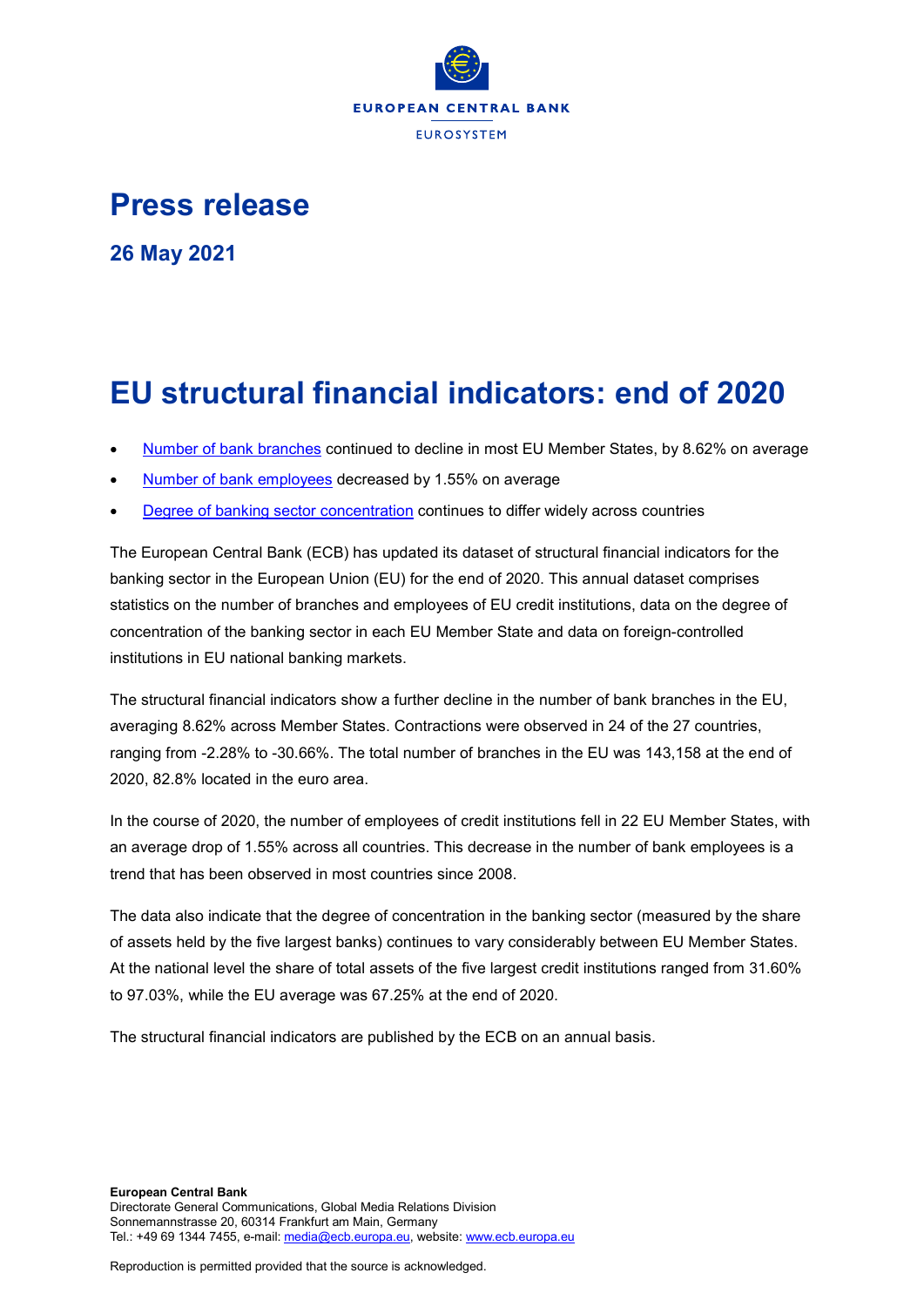#### Press release / 26 May 2021 **EU structural financial indicators: end of 2020**

#### **Chart 1**

#### Number of employees of domestic credit institutions



Notes: Interquartile ranges and medians are calculated across average country values. Data for EU27 countries are available.

#### **Chart 2**

Share of assets held by the five largest banks.



Notes: Interquartile ranges and medians are calculated across average country values. Data for EU27 countries are available.

### Annex

The United Kingdom has been reclassified as a non-EU country in the structural financial indicators as of 2020, following the country's withdrawal from the European Union on 31 January 2020. As a result,

Directorate General Communications, Global Media Relations Division Sonnemannstrasse 20, 60314 Frankfurt am Main, Germany Tel.: +49 69 1344 7455, e-mail[: media@ecb.europa.eu,](mailto:media@ecb.europa.eu) website[: www.ecb.europa.eu](http://www.ecb.europa.eu/)

Reproduction is permitted provided that the source is acknowledged.